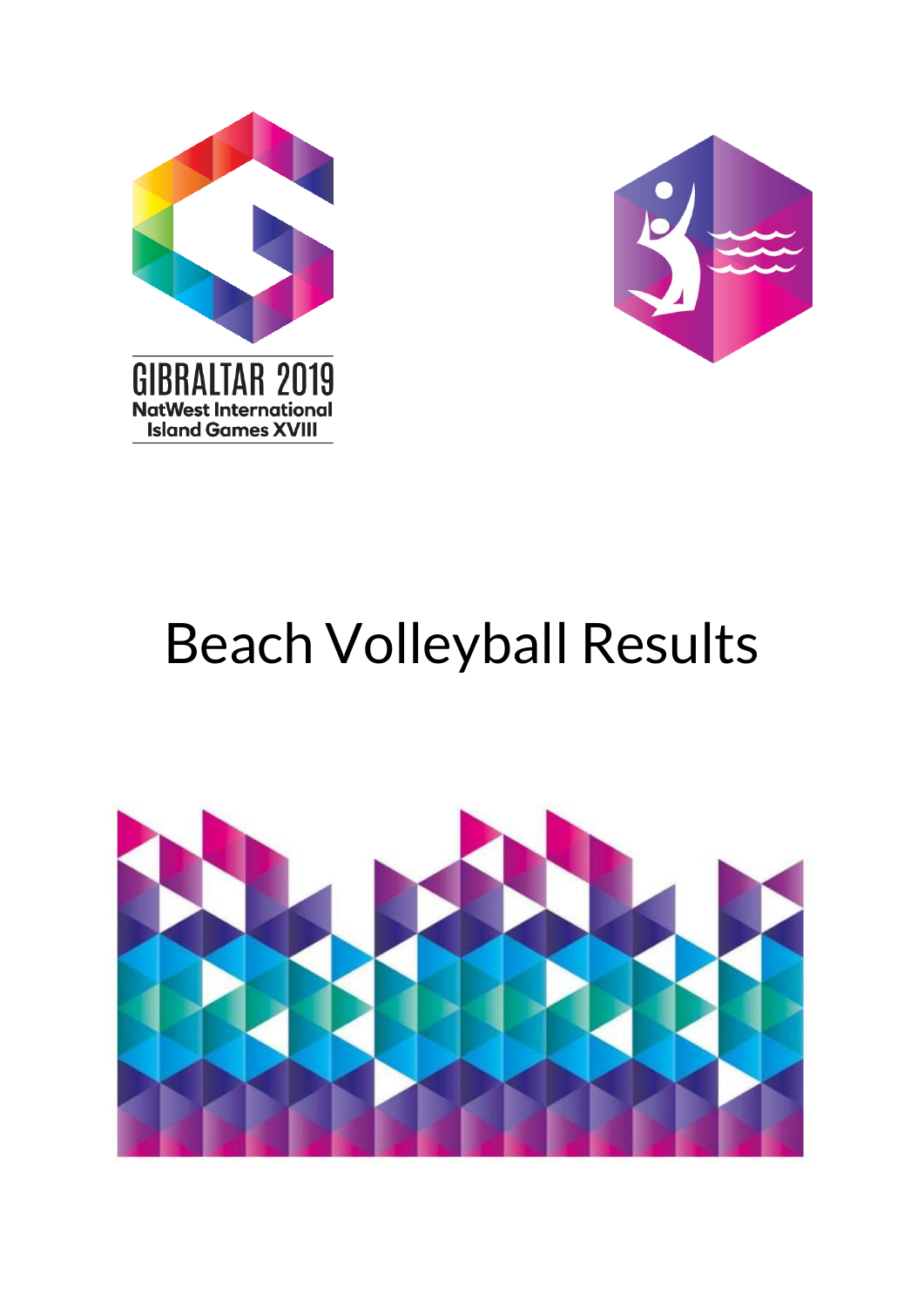

# Medal Table

# Beach Volleyball

|              | Island         | Gold             | Silver           | <b>Bronze</b>    | <b>Total</b>     |
|--------------|----------------|------------------|------------------|------------------|------------------|
|              | Gotland        | $\mathbf{1}$     | $\mathbf{1}$     | $\boldsymbol{0}$ | $\overline{2}$   |
|              | Åland          | $\mathbf{1}$     | $\boldsymbol{0}$ | $\boldsymbol{0}$ | $\mathbf{1}$     |
|              | Menorca        | $\mathbf 0$      | $\mathbf{1}$     | $\mathbf 0$      | $\mathbf{1}$     |
| ≱≼<br>Å      | Cayman Islands | $\mathbf 0$      | $\boldsymbol{0}$ | $\mathbf{1}$     | $\mathbf{1}$     |
|              | Saaremaa       | $\boldsymbol{0}$ | $\pmb{0}$        | $\mathbf{1}$     | $\mathbf{1}$     |
| ≫k<br>X<br>鬭 | Bermuda        | $\boldsymbol{0}$ | $\boldsymbol{0}$ | $\boldsymbol{0}$ | $\pmb{0}$        |
| 晋            | Gibraltar      | $\boldsymbol{0}$ | $\mathbf 0$      | $\mathbf 0$      | $\boldsymbol{0}$ |
|              | Guernsey       | $\mathbf 0$      | $\mathbf 0$      | $\boldsymbol{0}$ | $\boldsymbol{0}$ |
|              | Hitra          | $\mathbf 0$      | $\boldsymbol{0}$ | $\boldsymbol{0}$ | $\boldsymbol{0}$ |
|              | Jersey         | $\mathbf 0$      | $\boldsymbol{0}$ | $\mathbf 0$      | $\boldsymbol{0}$ |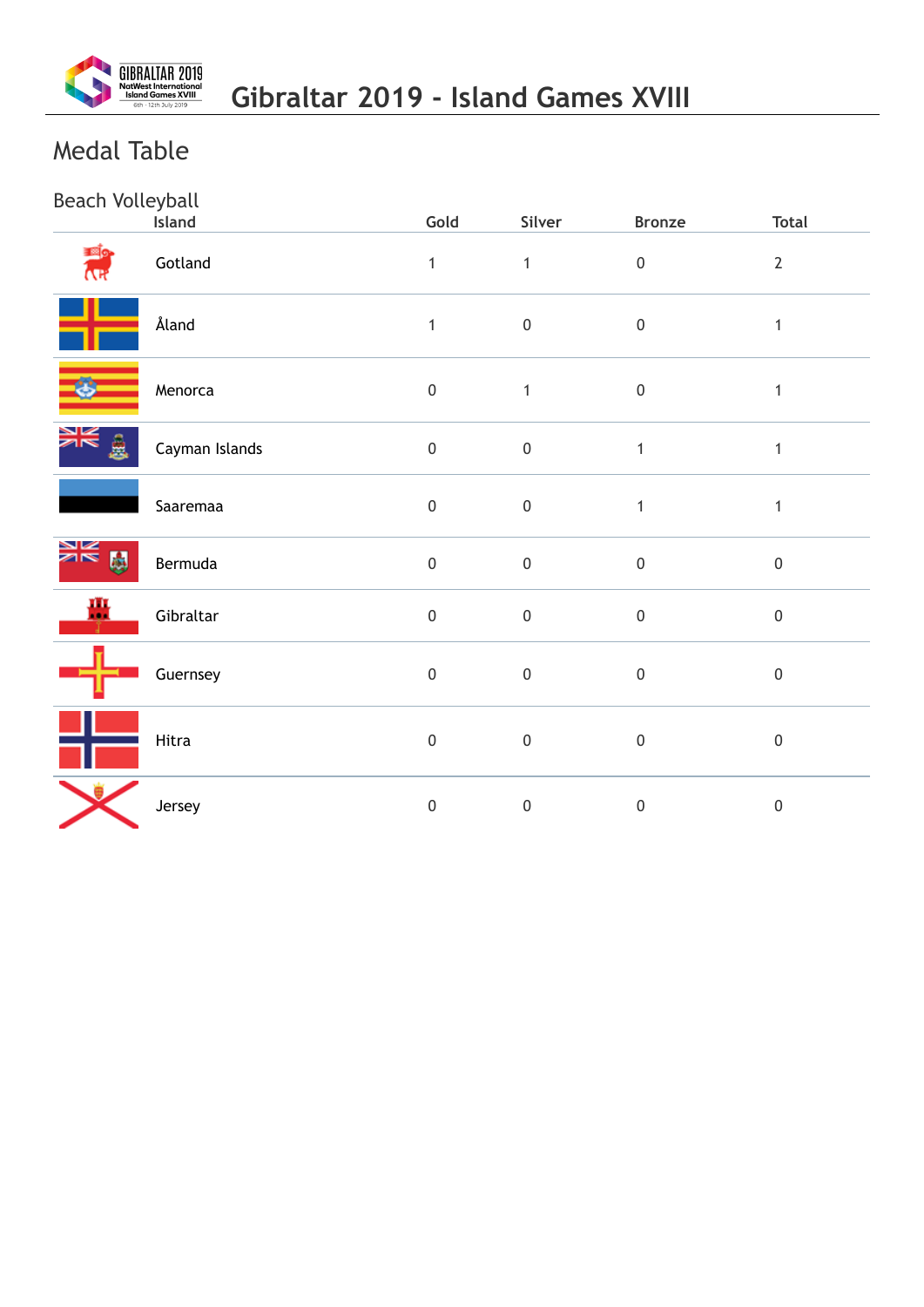

# Beach Volleyball

# Men's Beach Volleyball

### Heat: Final Placings

| <b>Position</b> | <b>Team</b>                                |
|-----------------|--------------------------------------------|
| $\bullet$ 1st   | Vetriö V - Jaundzeikars A                  |
| $\bullet$ 2nd   | ₹<br>Brinkborg H - Alden-Joyce F           |
| $\bullet$ 3rd   | Jalg H - Põlluäär S                        |
| 4th             | Vahter J - Vahter V                        |
| 5th             | Nordlund J - Nordlund E                    |
| 7th             | <b>X</b> Bobuš B - Vieira R                |
| 8th             | ₹₹<br>Jacobsson R - Örtbrandt S            |
| 8th             | $\mathbb{H}$ Campbell R - Dack N           |
| 9th             | Hidalgo D - Pons J                         |
| 10th            | <b>X</b> Figueira J - Fortunato Da Silva A |
| 11th            | Català F - Romeo J                         |
| 12th            | <b>Earle H - Prudzienica J</b>             |
| 13th            | <b>Example 1</b> Fiddick D - Malpas J      |
| 14th            | Martinez D - Perez J                       |
| 15th            |                                            |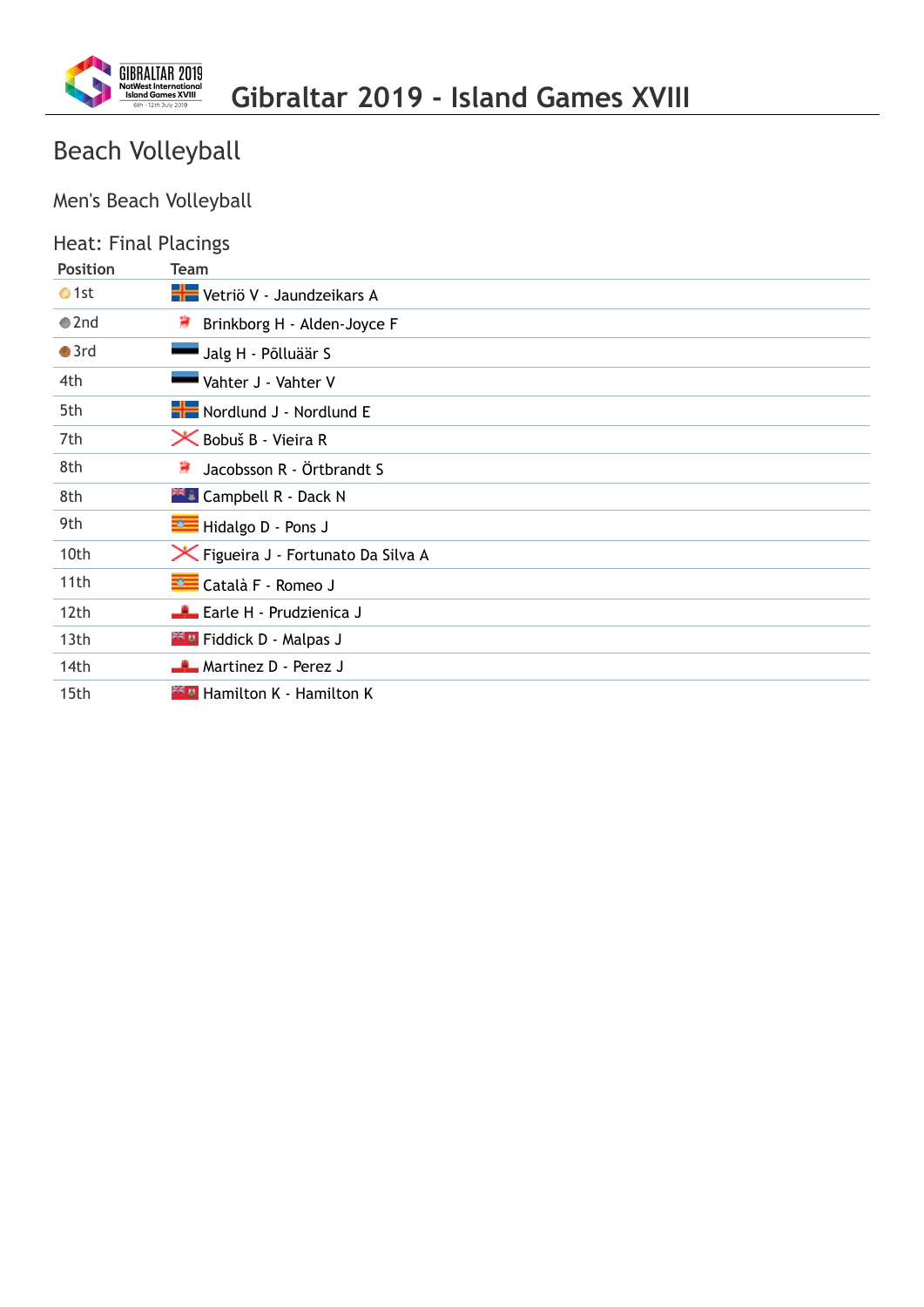#### Heat: Medal Matches

|                     | Match: Bronze Medal Match                                              |                 |
|---------------------|------------------------------------------------------------------------|-----------------|
|                     | Vahter J - Vahter V<br>Jalg H - Põlluäär S<br>$1 - 2$                  |                 |
|                     |                                                                        |                 |
| Set                 | Score                                                                  | <b>Duration</b> |
| 1                   | $21 - 23$                                                              | 18              |
| $\overline{2}$<br>3 | $21 - 16$                                                              | 20              |
|                     | $\frac{9 - 15}{51 - 54}$                                               | $\frac{13}{53}$ |
|                     | Date: Thursday 11th July 2019 18:00                                    |                 |
|                     | Venue: Nuffield Pool (Open Area)                                       |                 |
|                     | Match: Gold Medal Match                                                |                 |
|                     | Brinkborg H - Alden-Joyce F<br>Vetriö V - Jaundzeikars A               |                 |
|                     | $0 - 2$                                                                |                 |
| Set                 | Score                                                                  | <b>Duration</b> |
| 1                   | $18 - 21$                                                              | 19              |
| $\overline{2}$      | $\frac{18 - 21}{36 - 42}$                                              | $\frac{24}{44}$ |
|                     | Date: Thursday 11th July 2019 20:00                                    |                 |
|                     | Venue: Nuffield Pool (Open Area)                                       |                 |
|                     | Last Result: 11/07/2019 20:55:23 Status: Confirmed 11/07/2019 20:55:29 |                 |
|                     |                                                                        |                 |
| Heat: Semi Finals   |                                                                        |                 |
|                     | Match: Semi Final 1                                                    |                 |
|                     | Vahter J - Vahter V<br>Brinkborg H - Alden-Joyce F                     |                 |
|                     | $2 - 0$                                                                |                 |
| Set                 | Score                                                                  | <b>Duration</b> |
| 1                   | $21 - 16$                                                              | 18              |
| $\overline{2}$      | $\frac{21 - 16}{42 - 32}$                                              | $\frac{20}{39}$ |
|                     | Date: Thursday 11th July 2019 11:00                                    |                 |
|                     | Venue: Nuffield Pool (Open Area)                                       |                 |
|                     | Match: Semi Final 2                                                    |                 |
|                     | Vetriö V - Jaundzeikars A<br>Jalg H - Põlluäär S                       |                 |
|                     | $2 - 1$                                                                |                 |
| Set                 | Score                                                                  | Duration        |
| 1                   | $21 - 18$                                                              | 19              |
| $\overline{2}$<br>3 | $12 - 21$<br>$16 - 14$                                                 | 17              |
|                     | $49 - 53$                                                              | $\frac{17}{55}$ |
|                     | Date: Thursday 11th July 2019 12:00                                    |                 |
|                     | Venue: Nuffield Pool (Open Area)                                       |                 |
|                     | Last Result: 11/07/2019 13:06:44 Status: Confirmed 11/07/2019 13:12:05 |                 |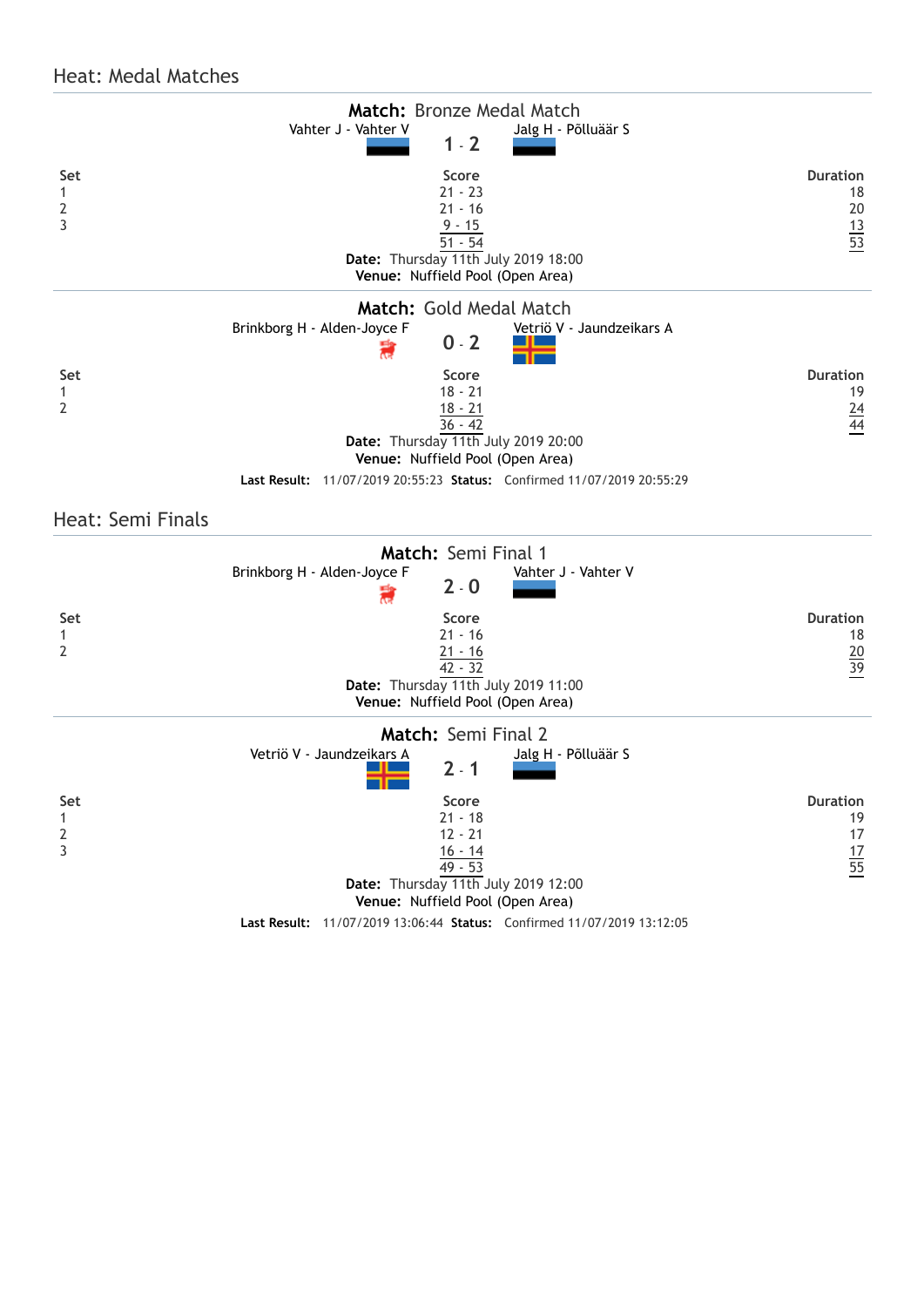#### Heat: Quarter Finals

|                          | Match: Quarter Final 1                                                   |                       |
|--------------------------|--------------------------------------------------------------------------|-----------------------|
|                          | Jalg H - Põlluäär S<br>Bobuš B - Vieira R<br>$2 - 0$                     |                       |
|                          |                                                                          |                       |
| Set<br>$\mathbf{1}$      | Score<br>$21 - 17$                                                       | <b>Duration</b><br>21 |
| $\overline{2}$           | $21 - 10$                                                                | 17                    |
|                          | $42 - 27$                                                                | $\overline{39}$       |
|                          | Date: Wednesday 10th July 2019 17:00<br>Venue: Nuffield Pool (Open Area) |                       |
|                          | <b>Match: Quarter Final 2</b>                                            |                       |
|                          | Nordlund J - Nordlund E<br>Vahter J - Vahter V                           |                       |
|                          | $1 - 2$                                                                  |                       |
| Set                      | Score                                                                    | <b>Duration</b>       |
| $\mathbf{1}$             | $18 - 21$                                                                | 20<br>23              |
| $\overline{2}$<br>3      | $21 - 18$<br>$13 - 15$                                                   |                       |
|                          | $\overline{52 - 54}$                                                     | $\frac{15}{62}$       |
|                          | Date: Wednesday 10th July 2019 18:00                                     |                       |
|                          | Venue: Nuffield Pool (Open Area)                                         |                       |
|                          | Match: Quarter Final 3                                                   |                       |
|                          | Jacobsson R - Örtbrandt S<br>Brinkborg H - Alden-Joyce F<br>$2 - 0$      |                       |
|                          | 濤                                                                        |                       |
| Set                      | Score                                                                    | <b>Duration</b>       |
| 1<br>$\overline{2}$      | $21 - 15$<br>$21 - 16$                                                   | 16                    |
|                          | $42 - 31$                                                                | $\frac{17}{34}$       |
|                          | Date: Wednesday 10th July 2019 19:00                                     |                       |
|                          | Venue: Nuffield Pool (Open Area)                                         |                       |
|                          | Match: Quarter Final 4                                                   |                       |
|                          | Vetriö V - Jaundzeikars A<br>Campbell R - Dack N<br>$2 - 0$              |                       |
| Set                      | Score                                                                    | <b>Duration</b>       |
| 1<br>$\overline{2}$      | $21 - 16$                                                                | 17                    |
|                          | $21 - 9$<br>$42 - 25$                                                    | 17<br>35              |
|                          | Date: Wednesday 10th July 2019 20:00                                     |                       |
|                          | Venue: Nuffield Pool (Open Area)                                         |                       |
|                          | Last Result: 10/07/2019 20:52:35 Status: Confirmed 10/07/2019 20:52:47   |                       |
| <b>Heat: Group Stage</b> |                                                                          |                       |

Pool 1

Group Table:

| Pair                                                   |            | <b>Island Played Won Lost</b> |                |             | <b>Sets</b><br>For | <b>Sets</b><br><b>Against</b> | <b>Sets</b><br>Ratio | <b>Pts</b><br>For | <b>Pts</b><br><b>Against</b> | <b>Pts</b><br><b>Ratio</b> | <b>Points</b> |
|--------------------------------------------------------|------------|-------------------------------|----------------|-------------|--------------------|-------------------------------|----------------------|-------------------|------------------------------|----------------------------|---------------|
| 薄<br>Brinkborg H - Alden-<br>Joyce F                   | GOT        | 4                             | $\overline{4}$ | $\mathbf 0$ | 8                  | 0                             | 8                    | 168               | 83                           | 2.02                       | 12            |
| <b>Example R</b> - Dack N                              | <b>CAY</b> | $\overline{4}$                | 3              | 1           | 6                  | $\overline{2}$                |                      | 143               | 126                          | 1.13                       | 9             |
| Hidalgo D - Pons J                                     | <b>MEN</b> | 4                             | 2              | 2           | $\overline{4}$     | 5                             | 0.8                  | 148               | 163                          | 0.91                       | 6             |
| $\mathsf{\times}$ Figueira J - Fortunato<br>Da Silva A | <b>JER</b> | $\overline{4}$                | 1              | 3.          | 3                  | 6                             | 0.5                  | 146               | 157                          | 0.93                       | 3             |
| <b>Example 20 Hamilton K</b> BER                       |            | $\overline{4}$                | $\mathbf{0}$   | 4           | $\mathbf{0}$       | 8                             | 0                    | 92                | 168                          | 0.55                       | $\mathbf{0}$  |

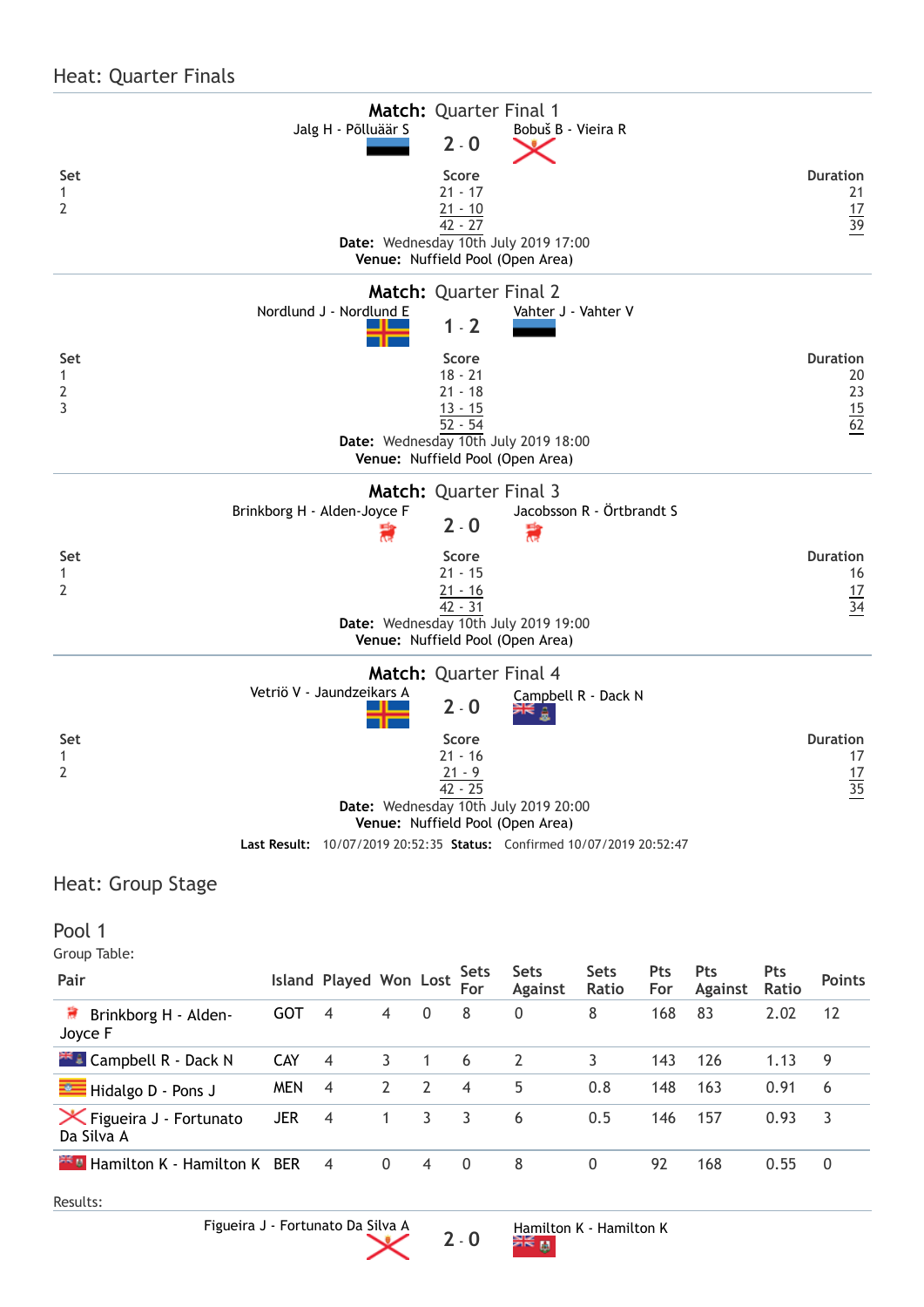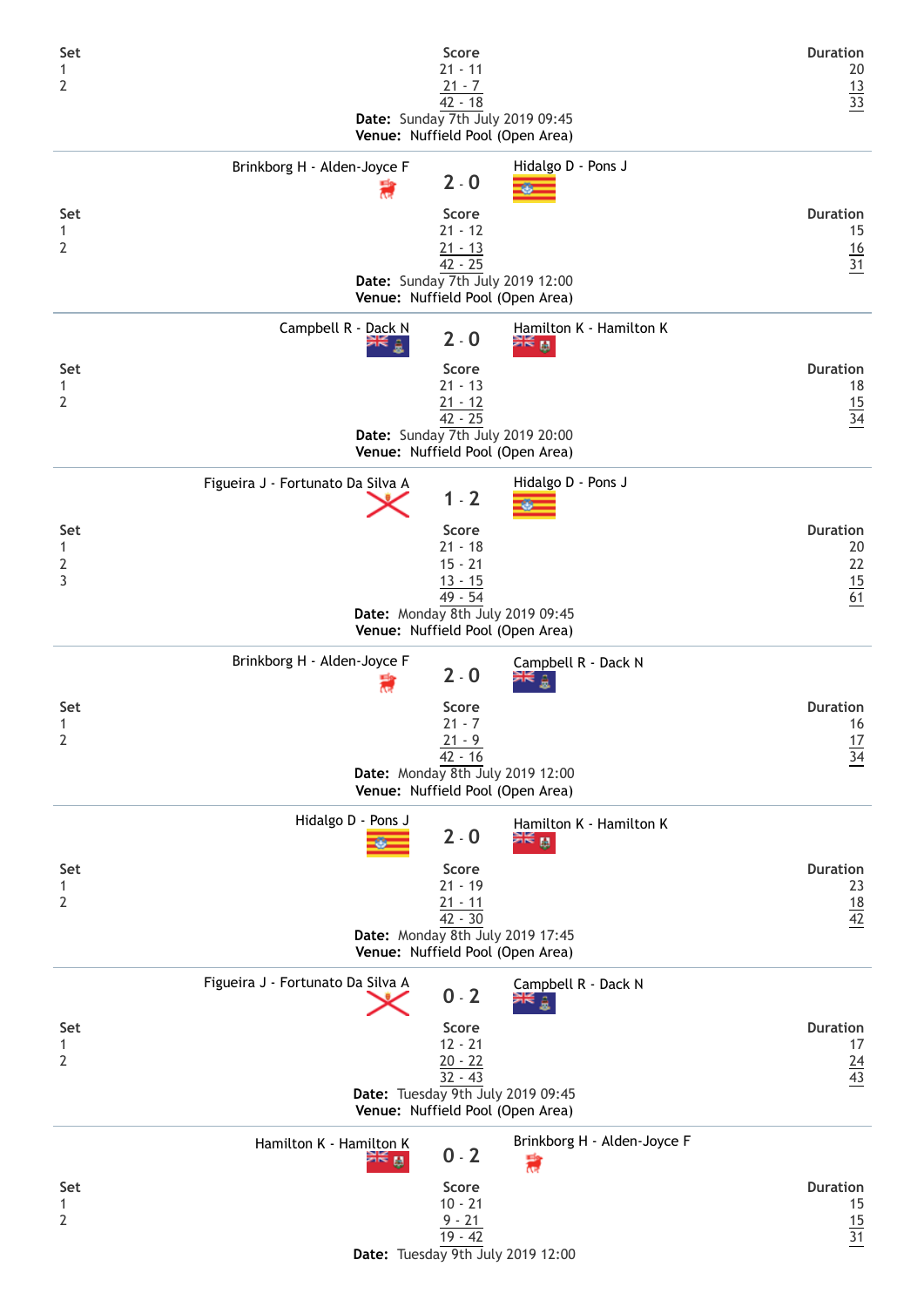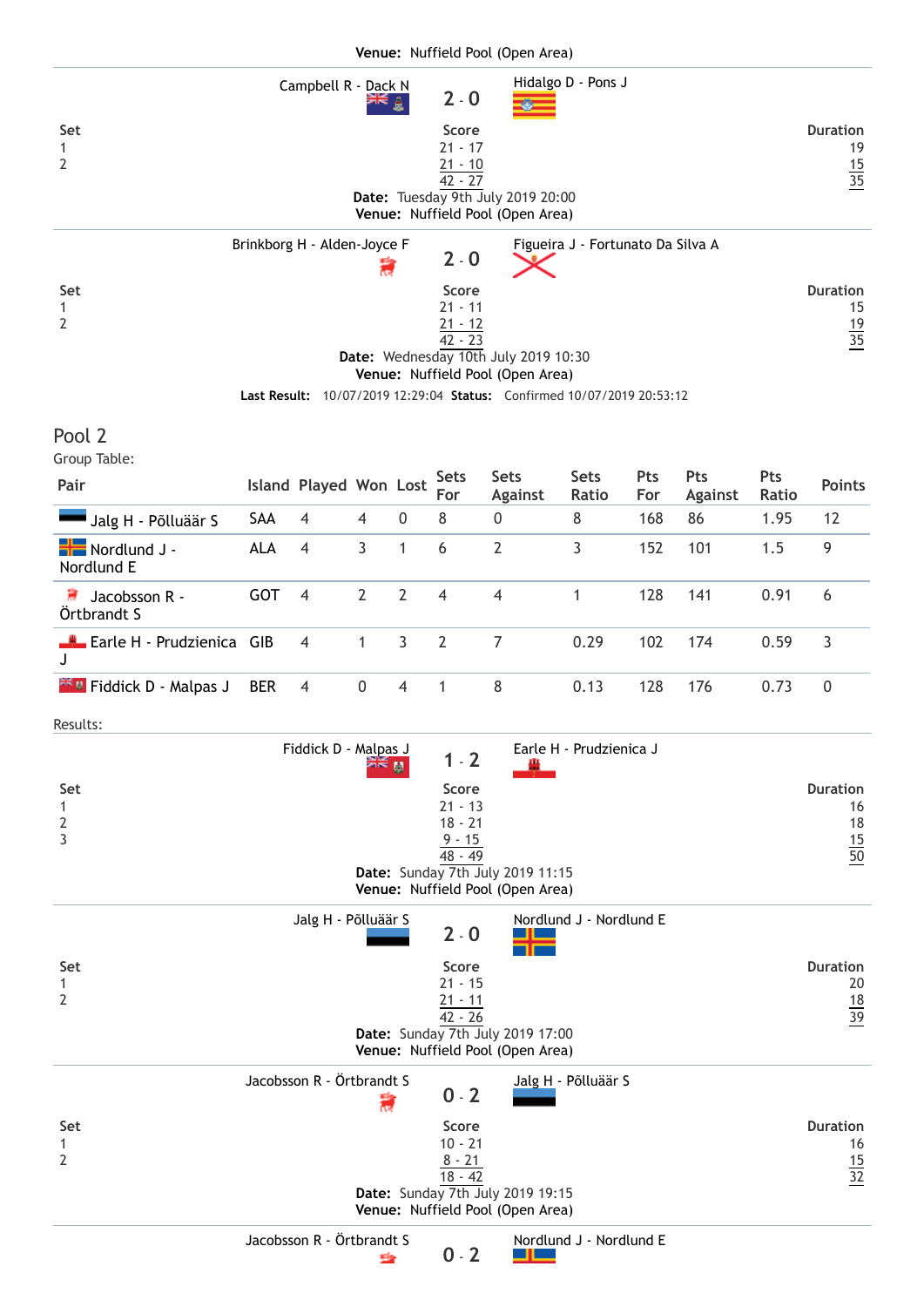| Set<br>1<br>2                  |            |                               | αR       |             | Score<br>$11 - 21$<br>$14 - 21$ |                                                                          |                           |     |                |       | <b>Duration</b><br>19<br>$\frac{15}{35}$ |
|--------------------------------|------------|-------------------------------|----------|-------------|---------------------------------|--------------------------------------------------------------------------|---------------------------|-----|----------------|-------|------------------------------------------|
|                                |            |                               |          |             | $25 - 42$                       | Date: Monday 8th July 2019 10:30<br>Venue: Nuffield Pool (Open Area)     |                           |     |                |       |                                          |
|                                |            | Jalg H - Põlluäär S           |          |             | $2 - 0$                         | ≋ ≫                                                                      | Fiddick D - Malpas J      |     |                |       |                                          |
| Set<br>1                       |            |                               |          |             | Score<br>$21 - 14$              |                                                                          |                           |     |                |       | <b>Duration</b><br>16                    |
| $\overline{2}$                 |            |                               |          |             | $21 - 10$<br>$42 - 24$          |                                                                          |                           |     |                |       | $\frac{10}{35}$                          |
|                                |            |                               |          |             |                                 | Date: Monday 8th July 2019 17:00<br>Venue: Nuffield Pool (Open Area)     |                           |     |                |       |                                          |
|                                |            | Nordlund J - Nordlund E       |          |             | $2 - 0$                         |                                                                          | Earle H - Prudzienica J   |     |                |       |                                          |
| Set<br>1                       |            |                               |          |             | Score<br>$21 - 5$               |                                                                          |                           |     |                |       | <b>Duration</b><br>16                    |
| $\overline{2}$                 |            |                               |          |             | $21 - 6$<br>$42 - 11$           |                                                                          |                           |     |                |       | $\frac{15}{31}$                          |
|                                |            |                               |          |             |                                 | Date: Monday 8th July 2019 20:00<br>Venue: Nuffield Pool (Open Area)     |                           |     |                |       |                                          |
|                                |            | Jacobsson R - Örtbrandt S     |          | 壽           | $2 - 0$                         | W¥ ™                                                                     | Fiddick D - Malpas J      |     |                |       |                                          |
| Set                            |            |                               |          |             | Score<br>$22 - 20$              |                                                                          |                           |     |                |       | <b>Duration</b><br>22                    |
| 1<br>$\overline{2}$            |            |                               |          |             | $21 - 13$<br>$43 - 33$          |                                                                          |                           |     |                |       | $\frac{16}{39}$                          |
|                                |            |                               |          |             |                                 | Date: Tuesday 9th July 2019 11:15<br>Venue: Nuffield Pool (Open Area)    |                           |     |                |       |                                          |
|                                |            | Earle H - Prudzienica J       |          |             | $0 - 2$                         |                                                                          | Jalg H - Põlluäär S       |     |                |       |                                          |
| Set                            |            |                               |          |             | Score<br>$11 - 21$              |                                                                          |                           |     |                |       | <b>Duration</b><br>19                    |
| $\mathbf{1}$<br>$\overline{2}$ |            |                               |          |             | $7 - 21$<br>$18 - 42$           |                                                                          |                           |     |                |       | $\frac{16}{70}$                          |
|                                |            |                               |          |             |                                 | Date: Tuesday 9th July 2019 17:45<br>Venue: Nuffield Pool (Open Area)    |                           |     |                |       |                                          |
|                                |            | Fiddick D - Malpas J          | $m = 10$ |             | $0 - 2$                         |                                                                          | Nordlund J - Nordlund E   |     |                |       |                                          |
| Set<br>$\mathbf{1}$            |            |                               |          |             | Score<br>$9 - 21$               |                                                                          |                           |     |                |       | <b>Duration</b><br>16                    |
| 2                              |            |                               |          |             | $\frac{14 - 21}{23 - 42}$       |                                                                          |                           |     |                |       | $\frac{19}{36}$                          |
|                                |            |                               |          |             |                                 | Date: Tuesday 9th July 2019 19:15<br>Venue: Nuffield Pool (Open Area)    |                           |     |                |       |                                          |
|                                |            | Earle H - Prudzienica J       |          |             | $0 - 2$                         | 濤                                                                        | Jacobsson R - Örtbrandt S |     |                |       |                                          |
| Set                            |            |                               |          |             | Score<br>$11 - 21$              |                                                                          |                           |     |                |       | <b>Duration</b>                          |
| 1<br>2                         |            |                               |          |             | $13 - 21$                       |                                                                          |                           |     |                |       | 19<br>$\frac{20}{39}$                    |
|                                |            |                               |          |             | $24 - 42$                       | Date: Wednesday 10th July 2019 10:30<br>Venue: Nuffield Pool (Open Area) |                           |     |                |       |                                          |
|                                |            |                               |          |             |                                 | Last Result: 10/07/2019 12:29:04 Status: Confirmed 10/07/2019 20:53:12   |                           |     |                |       |                                          |
| Pool 3                         |            |                               |          |             |                                 |                                                                          |                           |     |                |       |                                          |
| Group Table:                   |            |                               |          |             | <b>Sets</b>                     | <b>Sets</b>                                                              | <b>Sets</b>               | Pts | <b>Pts</b>     | Pts   |                                          |
| Pair                           |            | <b>Island Played Won Lost</b> |          |             | For                             | <b>Against</b>                                                           | Ratio                     | For | <b>Against</b> | Ratio | <b>Points</b>                            |
| Vetriö V -                     | <b>ALA</b> | $\overline{4}$                | 4        | $\mathbf 0$ | 8                               | $\boldsymbol{0}$                                                         | 8                         | 172 | 117            | 1.47  | 12                                       |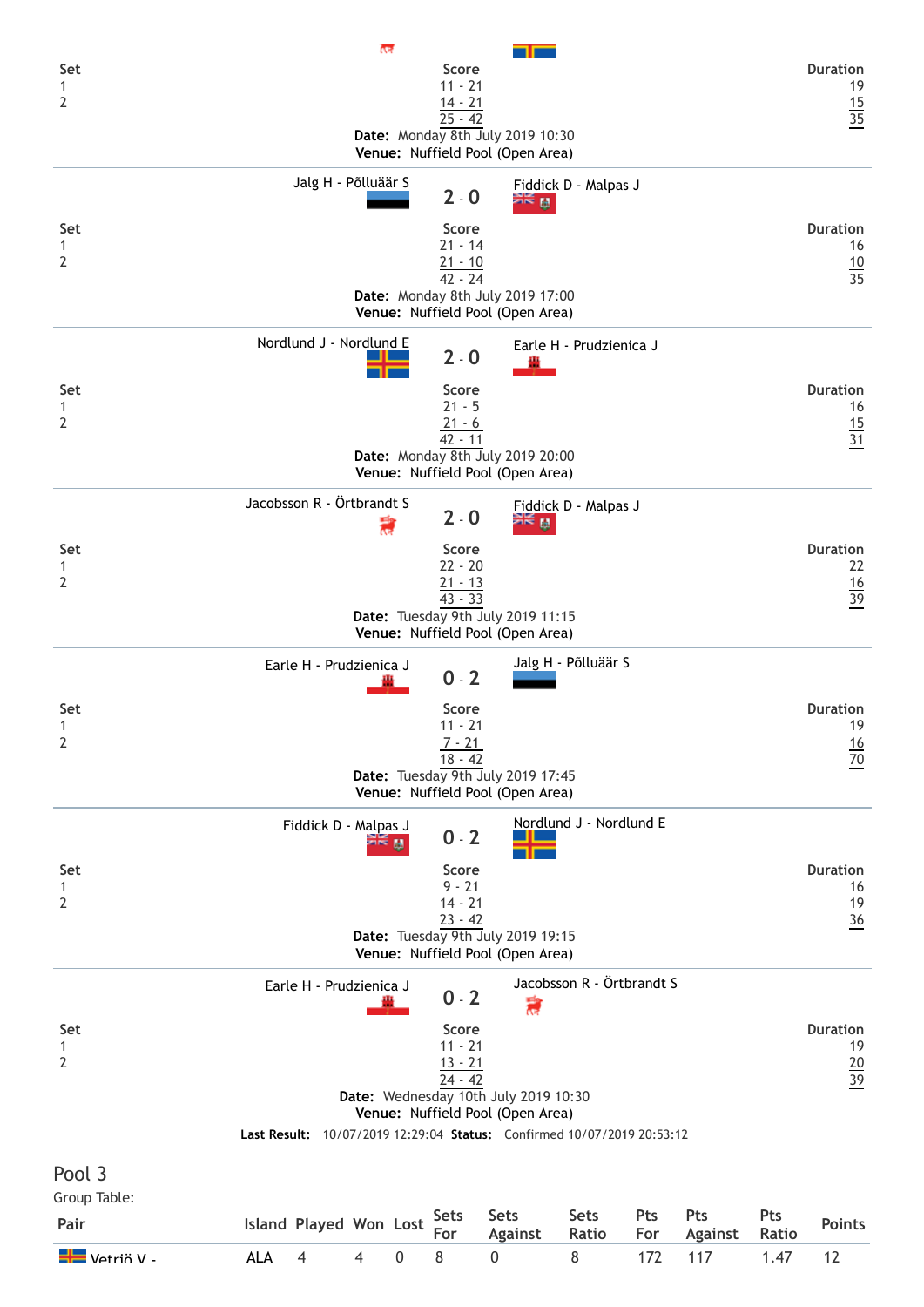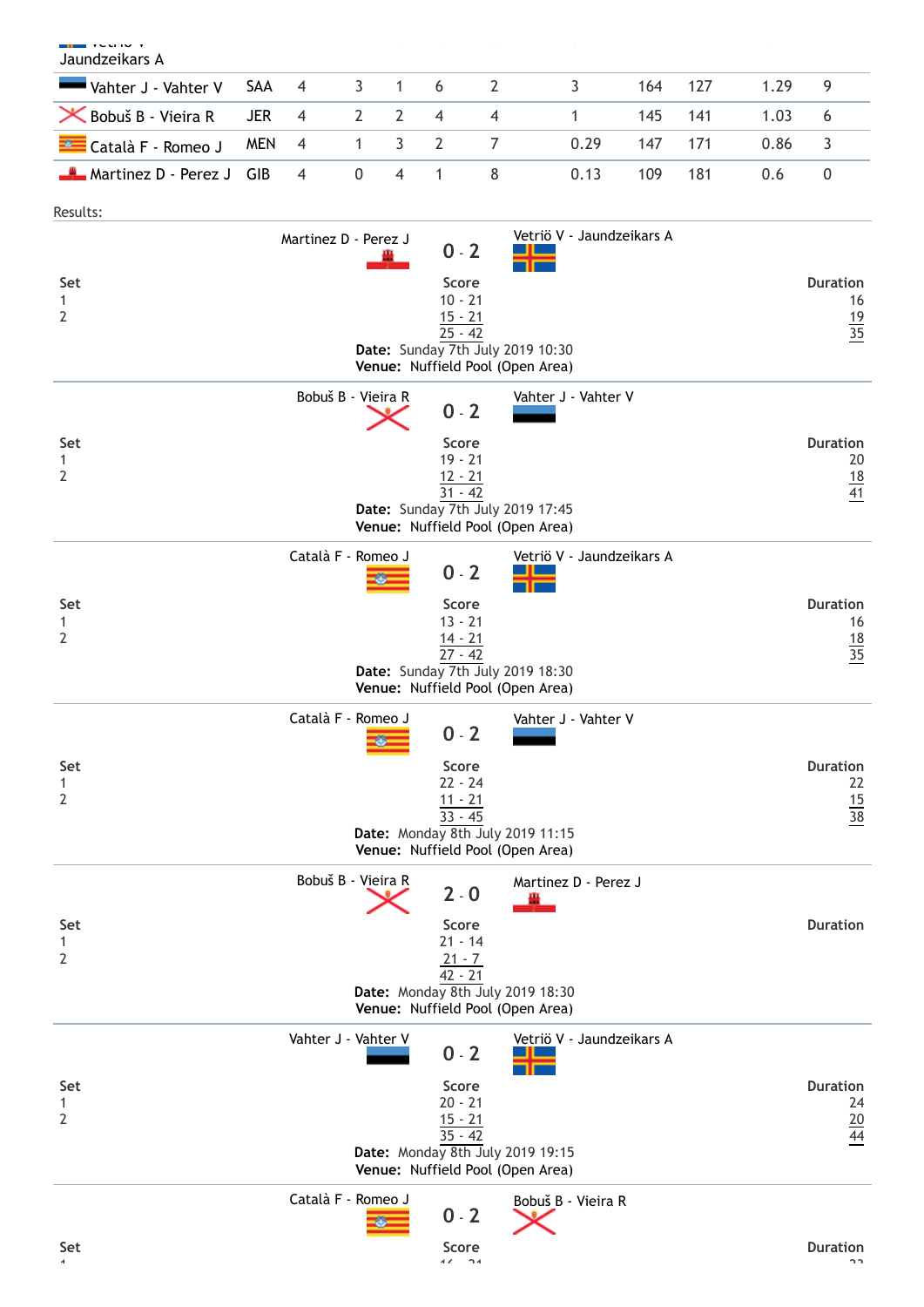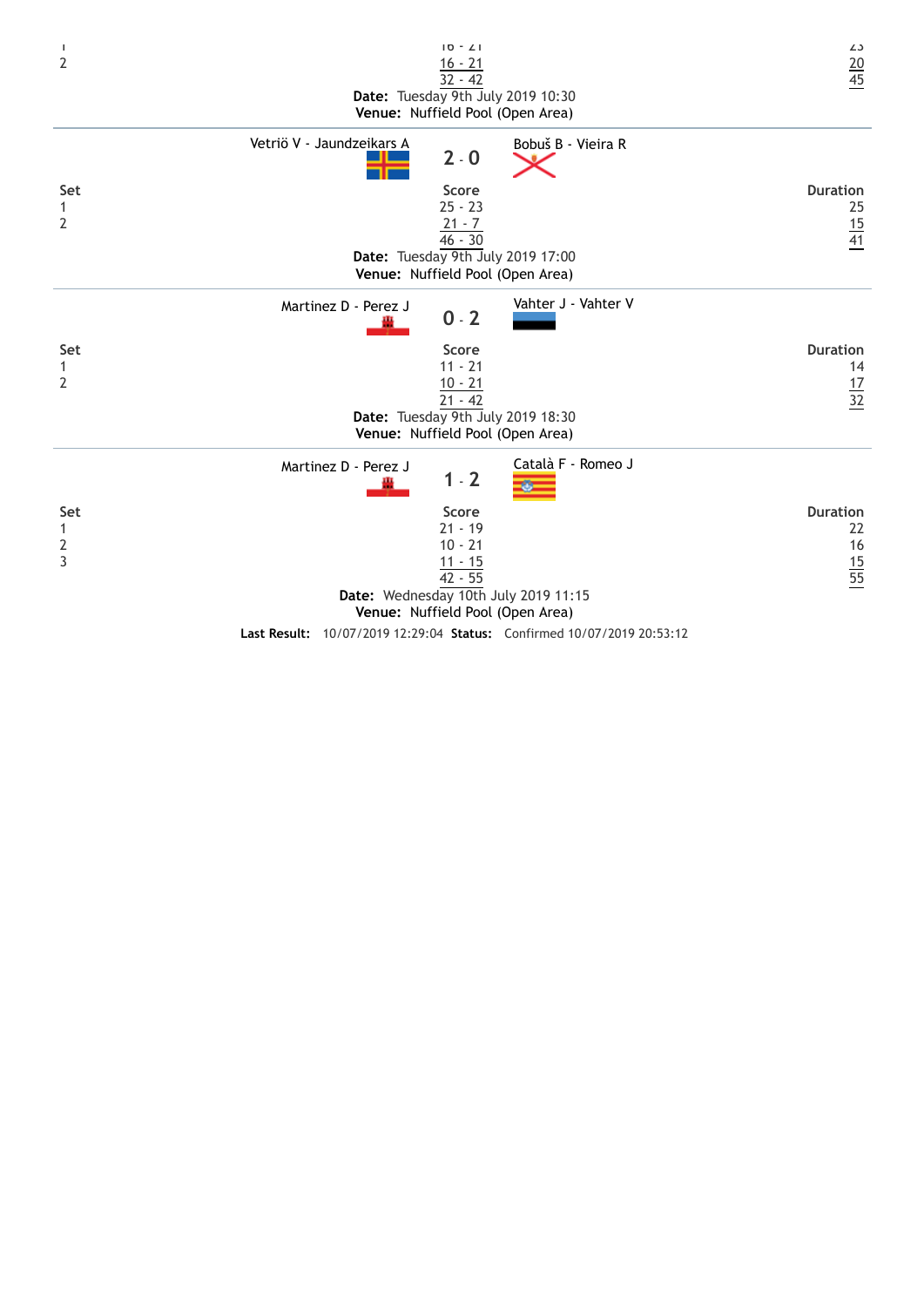# Beach Volleyball

# Women's Beach Volleyball

# Heat: Final Placings

| <b>Position</b>  | <b>Team</b>                               |
|------------------|-------------------------------------------|
| $\bullet$ 1st    | a,<br>Uddin S - Wahlén S                  |
| $\bullet$ 2nd    | Severa M - Bravo V                        |
| $\bullet$ 3rd    | <b>Example 1 - Gandolfi S</b>             |
| 4th              | Gull G - Prangel P                        |
| 6th              | Järvalt J - Vabar A                       |
| 7th              | <b>External Harrison M - Powery I</b>     |
| 8th              | X Zablocka K - Gawlicka I                 |
| 8th              | Sjöblom T - Mangs M                       |
| 9th              | Labrador E - Calin C                      |
| 10th             | 薄<br>Wahlén T - Edmunsson A               |
| 11 <sub>th</sub> | <b>H</b> Andersen A - Hestnes T           |
| 12th             | <b>Example 2</b> Lacoursiere A - Settle A |
| 13th             | $\frac{1}{2}$ Lindfield J - Nicolle G     |
| 14th             | <b>Example 1</b> Calhoun M - Rae E        |
| 15th             | Zivkovic E - Olivero C                    |
| 16th             | X Thomas D - Sokic K                      |
| 17th             | <b>H</b> Lindqvist A - Carlson J          |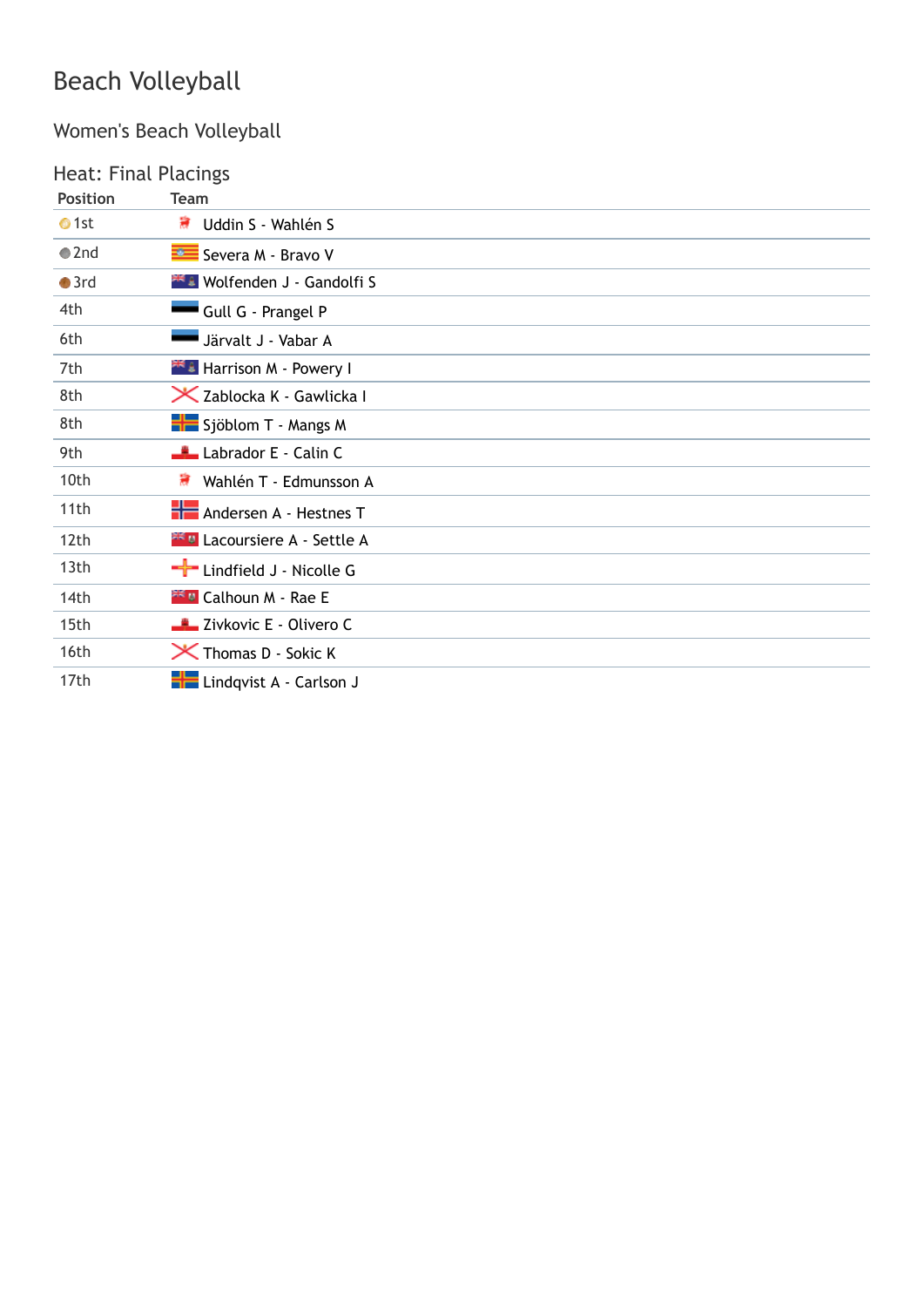#### Heat: Medal Matches

|                | Match: Bronze Medal Match                                                     |                 |
|----------------|-------------------------------------------------------------------------------|-----------------|
|                | Gull G - Prangel P<br>Wolfenden J - Gandolfi S<br>$2 - 0$<br>해 커서             |                 |
| Set            | Score                                                                         | <b>Duration</b> |
| 1              | $25 - 23$                                                                     | 24              |
| $\overline{2}$ | <u>21 - 16</u>                                                                | $\frac{19}{44}$ |
|                | $46 - 39$                                                                     |                 |
|                | Date: Thursday 11th July 2019 17:00                                           |                 |
|                | Venue: Nuffield Pool (Open Area)                                              |                 |
|                | Match: Gold Medal Match                                                       |                 |
|                | Severa M - Bravo V<br>Uddin S - Wahlén S<br>$0 - 2$<br>鷐                      |                 |
| Set            | Score                                                                         | <b>Duration</b> |
| 1              | $7 - 21$                                                                      | 13              |
| 2              | $\frac{16 - 21}{23 - 42}$                                                     | $\frac{18}{32}$ |
|                |                                                                               |                 |
|                | Date: Thursday 11th July 2019 19:00                                           |                 |
|                | Venue: Nuffield Pool (Open Area)                                              |                 |
|                | <b>Last Result:</b> 11/07/2019 19:57:48 Status: Confirmed 11/07/2019 19:58:39 |                 |

Heat: Semi Finals

|                                | Match: Semi Final 2                                                    |                 |
|--------------------------------|------------------------------------------------------------------------|-----------------|
|                                | Uddin S - Wahlén S<br>Gull G - Prangel P<br>$2 - 0$<br>濤               |                 |
| Set                            | Score                                                                  | <b>Duration</b> |
| $\mathbf{1}$<br>$\overline{2}$ | $21 - 14$                                                              | 14              |
|                                | $\frac{21 - 13}{42 - 27}$                                              | $\frac{15}{29}$ |
|                                | Date: Thursday 11th July 2019 10:00                                    |                 |
|                                | Venue: Nuffield Pool (Open Area)                                       |                 |
|                                | Match: Semi Final 1                                                    |                 |
|                                | Severa M - Bravo V<br>Wolfenden J - Gandolfi S<br>$2 - 0$<br>≳⊯ ∂      |                 |
| Set                            | Score                                                                  | <b>Duration</b> |
| $\mathbf{1}$                   | $21 - 19$                                                              | 17              |
| $\overline{2}$                 | $\frac{21 - 14}{42 - 33}$                                              | $\frac{16}{34}$ |
|                                | Date: Thursday 11th July 2019 09:00                                    |                 |
|                                | Venue: Nuffield Pool (Open Area)                                       |                 |
|                                | Last Result: 11/07/2019 15:08:57 Status: Confirmed 11/07/2019 15:09:01 |                 |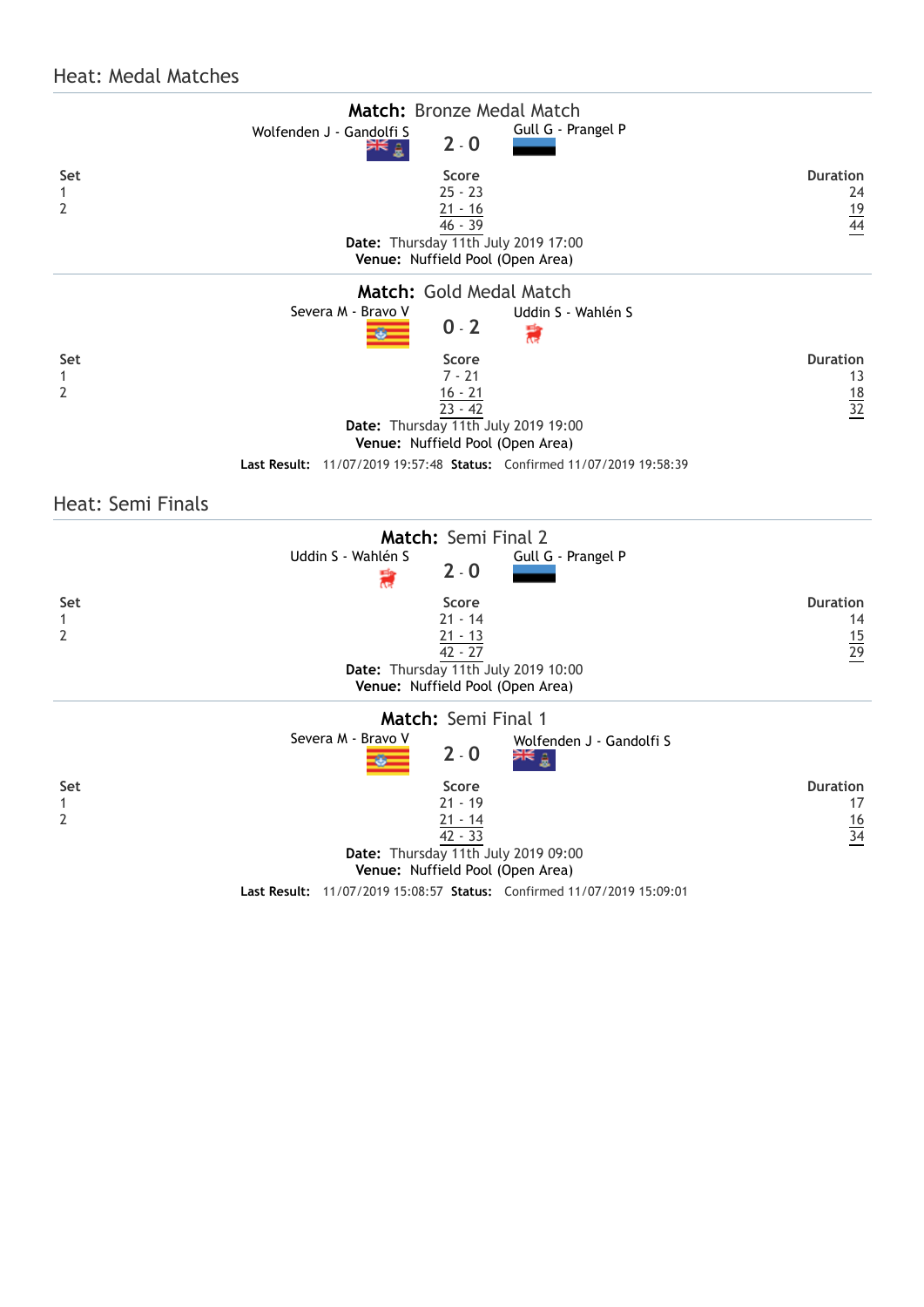#### Heat: Quarter Finals

|                                            | Match: Quarter Final 1                                                                                                                |                                                |
|--------------------------------------------|---------------------------------------------------------------------------------------------------------------------------------------|------------------------------------------------|
|                                            | Severa M - Bravo V<br>Zablocka K - Gawlicka I<br>$2 - 1$                                                                              |                                                |
| Set<br>$\mathbf{1}$<br>$\overline{2}$<br>3 | Score<br>$16 - 21$<br>$21 - 13$<br>$15 - 10$<br>$52 - 44$<br>Date: Wednesday 10th July 2019 17:00<br>Venue: Nuffield Pool (Open Area) | <b>Duration</b><br>16<br>16<br>$\frac{13}{47}$ |
|                                            | <b>Match: Quarter Final 2</b>                                                                                                         |                                                |
|                                            | Uddin S - Wahlén S<br>Harrison M - Powery I<br>$0 - 2$<br>濤                                                                           |                                                |
| Set<br>1<br>$\overline{2}$                 | Score<br>$16 - 21$<br>$\frac{17 - 21}{33 - 42}$<br>Date: Wednesday 10th July 2019 18:00<br>Venue: Nuffield Pool (Open Area)           | <b>Duration</b><br>15<br>$\frac{18}{34}$       |
|                                            | <b>Match: Quarter Final 3</b><br>Järvalt J - Vabar A<br>Gull G - Prangel P                                                            |                                                |
|                                            | $0 - 2$                                                                                                                               |                                                |
| Set<br>$\mathbf{1}$                        | Score<br>$21 - 23$                                                                                                                    | <b>Duration</b><br>21                          |
| 2                                          | $16 - 21$                                                                                                                             | $\frac{19}{41}$                                |
|                                            | $37 - 44$<br>Date: Wednesday 10th July 2019 19:00<br>Venue: Nuffield Pool (Open Area)                                                 |                                                |
|                                            | Match: Quarter Final 4                                                                                                                |                                                |
|                                            | Sjöblom T - Mangs M<br>Wolfenden J - Gandolfi S<br>$2 - 0$                                                                            |                                                |
| Set                                        | Score                                                                                                                                 | <b>Duration</b>                                |
| $\mathbf{1}$<br>2                          | $28 - 26$<br>$21 - 9$                                                                                                                 | 29                                             |
|                                            | 49 - 35<br>Date: Wednesday 10th July 2019 20:00<br>Venue: Nuffield Pool (Open Area)                                                   | $\frac{17}{46}$                                |
|                                            | Last Result: 10/07/2019 21:01:43 Status: Confirmed 11/07/2019 20:56:32                                                                |                                                |
| Heat: Group Stage                          |                                                                                                                                       |                                                |

#### up stage

Pool 1

Group Table:

| Pair                           |            | <b>Island Played Won Lost</b> |              |                | <b>Sets</b><br>For | <b>Sets</b><br><b>Against</b> | <b>Sets</b><br>Ratio | <b>Pts</b><br>For | <b>Pts</b><br><b>Against</b> | <b>Pts</b><br><b>Ratio</b> | <b>Points</b> |
|--------------------------------|------------|-------------------------------|--------------|----------------|--------------------|-------------------------------|----------------------|-------------------|------------------------------|----------------------------|---------------|
| Järvalt J - Vabar A            | SAA        | $\overline{4}$                | 4            | $\mathbf{0}$   | 8                  | 1                             | 8                    | 181               | 110                          | 1.65                       | 12            |
| Sjöblom T - Mangs<br>M         | ALA        | $\overline{4}$                | 3            |                | 7                  | 2                             | 3.5                  | 169               | 129                          | 1.31                       | 9             |
| 薄<br>Wahlén T -<br>Edmunsson A | <b>GOT</b> | $\overline{4}$                | 2            | 2              | $\overline{4}$     | $\overline{4}$                |                      | 152               | 131                          | 1.16                       | 6             |
| Lindfield J - Nicolle<br>G     | <b>GUE</b> | $\overline{4}$                | 1            | 3              | 2                  | 6                             | 0.33                 | 89                | 159                          | 0.56                       | 3             |
| Zivkovic E - Olivero<br>C      | <b>GIB</b> | $\overline{4}$                | $\mathbf{0}$ | $\overline{4}$ | $\mathbf{0}$       | 8                             | $\mathbf{0}$         | 106               | 168                          | 0.63                       | 0             |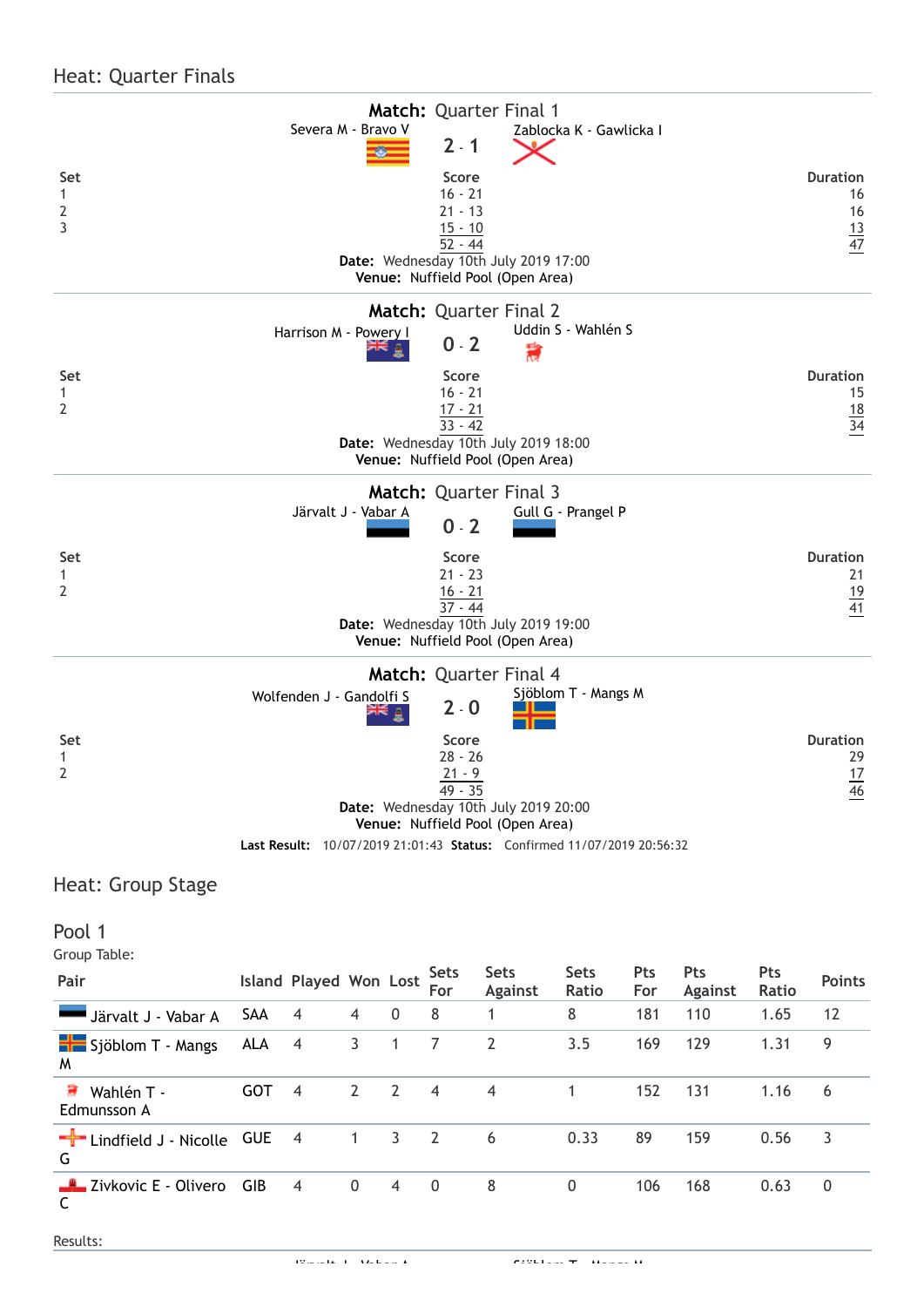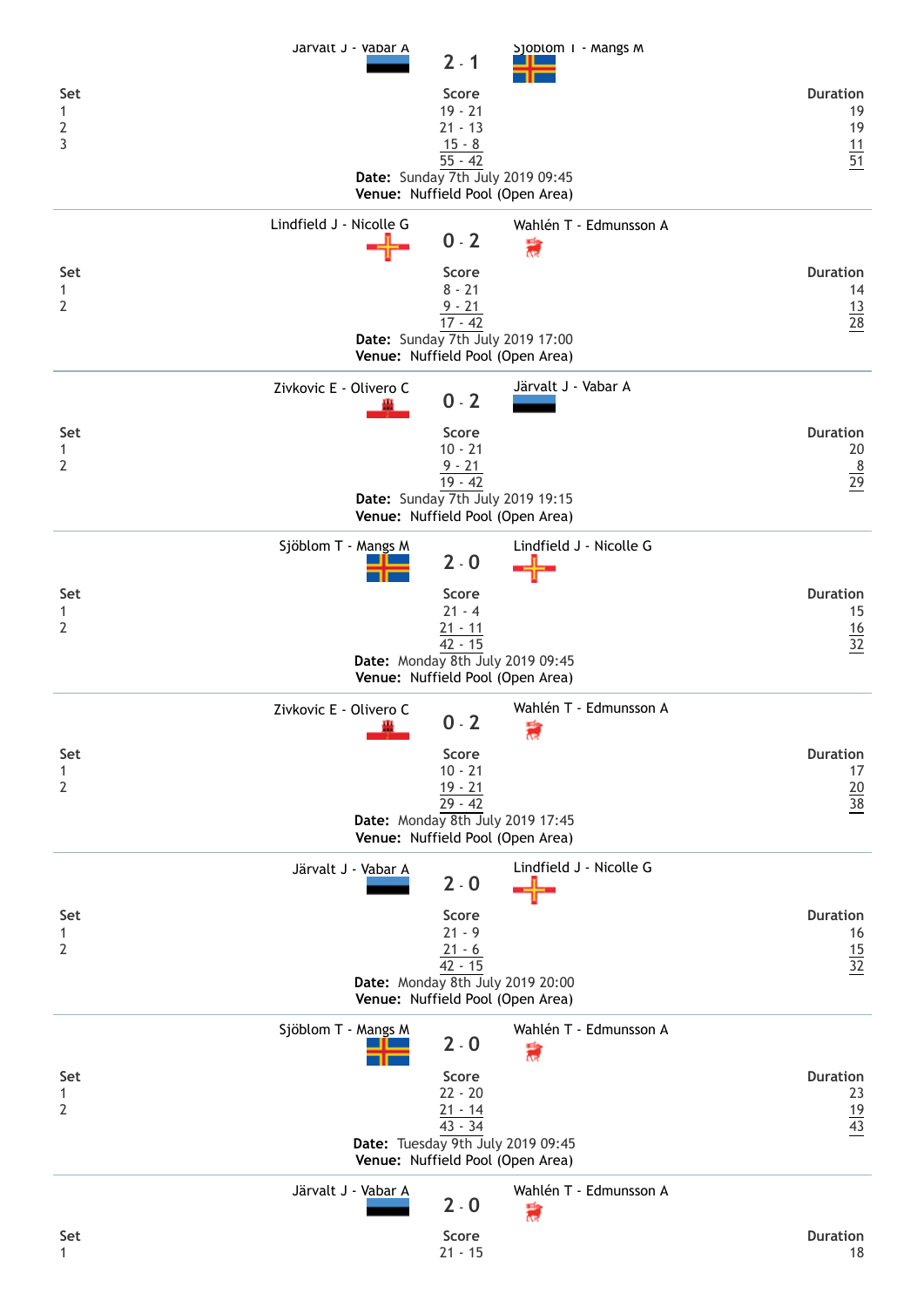| 2                                                 |            |                        |                |   | <u>21 - 19</u><br>42 - 34                                  | Date: Tuesday 9th July 2019 17:45                                            |                                                                        |            |                       |                     | $\frac{22}{41}$                          |
|---------------------------------------------------|------------|------------------------|----------------|---|------------------------------------------------------------|------------------------------------------------------------------------------|------------------------------------------------------------------------|------------|-----------------------|---------------------|------------------------------------------|
|                                                   |            | Zivkovic E - Olivero C |                |   |                                                            | Venue: Nuffield Pool (Open Area)                                             | Lindfield J - Nicolle G                                                |            |                       |                     |                                          |
| Set<br>$\mathbf{1}$<br>$\overline{2}$             |            |                        |                |   | $0 - 2$<br>Score<br>$14 - 21$<br>$19 - 21$<br>$33 - 42$    | Date: Tuesday 9th July 2019 19:15<br>Venue: Nuffield Pool (Open Area)        |                                                                        |            |                       |                     | <b>Duration</b><br>18<br>$\frac{20}{39}$ |
|                                                   |            | Sjöblom T - Mangs M    |                |   | $2 - 0$                                                    |                                                                              | Zivkovic E - Olivero C                                                 |            |                       |                     |                                          |
| Set<br>1<br>$\overline{2}$                        |            |                        |                |   | Score<br>$21 - 12$<br>$\frac{21 - 13}{42 - 25}$            | Date: Wednesday 10th July 2019 11:15<br>Venue: Nuffield Pool (Open Area)     | Last Result: 10/07/2019 12:05:07 Status: Confirmed 10/07/2019 12:05:14 |            |                       |                     | <b>Duration</b><br>18<br>$\frac{16}{36}$ |
| Pool 2<br>Group Table:                            |            |                        |                |   |                                                            |                                                                              |                                                                        |            |                       |                     |                                          |
| Pair                                              |            | Island Played Won Lost |                |   | <b>Sets</b><br>For                                         | <b>Sets</b><br><b>Against</b>                                                | <b>Sets</b><br>Ratio                                                   | Pts<br>For | Pts<br><b>Against</b> | <b>Pts</b><br>Ratio | <b>Points</b>                            |
| Severa M - Bravo V                                | <b>MEN</b> | 3                      | 3              | 0 | 6                                                          | $\boldsymbol{0}$                                                             | 6                                                                      | 126        | 56                    | 2.25                | 9                                        |
| Gull G - Prangel P                                | SAA        | 3                      | $\overline{2}$ | 1 | 4                                                          | 2                                                                            | $\overline{2}$                                                         | 108        | 85                    | 1.27                | 6                                        |
| <b>Example 2 Lacoursiere A -</b><br>Settle A      | <b>BER</b> | 3                      | 1              | 2 | $\overline{2}$                                             | 4                                                                            | 0.5                                                                    | 77         | 107                   | 0.72                | 3                                        |
| X Thomas D - Sokic K                              | <b>JER</b> | 3                      | $\pmb{0}$      | 3 | 0                                                          | 6                                                                            | 0                                                                      | 63         | 126                   | 0.5                 | $\boldsymbol{0}$                         |
| Results:<br>Set<br>$\mathbf{1}$<br>$\overline{2}$ |            | Severa M - Bravo V     |                |   | $2 - 0$<br>Score<br>$21 - 8$<br>$21 - 16$<br>42 - 24       | Date: Sunday 7th July 2019 11:15                                             | Gull G - Prangel P                                                     |            |                       |                     | <b>Duration</b><br>12<br>$\frac{17}{31}$ |
|                                                   |            | Thomas D - Sokic K     |                |   |                                                            | Venue: Nuffield Pool (Open Area)                                             | Lacoursiere A - Settle A                                               |            |                       |                     |                                          |
| Set<br>$\mathbf{1}$<br>$\overline{2}$             |            |                        |                |   | $0 - 2$<br>Score<br>$12 - 21$<br>$\frac{11 - 21}{23 - 42}$ | ≫⊯ ™<br>Date: Sunday 7th July 2019 18:30<br>Venue: Nuffield Pool (Open Area) |                                                                        |            |                       |                     | <b>Duration</b><br>14<br>$\frac{16}{32}$ |
| Set<br>1<br>$\overline{2}$                        |            | Severa M - Bravo V     |                |   | $2 - 0$<br>Score<br>$21 - 6$<br>$21 - 11$<br>$42 - 17$     | ≍⊭ ਅ<br>Date: Monday 8th July 2019 11:15<br>Venue: Nuffield Pool (Open Area) | Lacoursiere A - Settle A                                               |            |                       |                     | <b>Duration</b><br>12<br>$\frac{13}{25}$ |
|                                                   |            | Thomas D - Sokic K     |                |   | $0 - 2$                                                    |                                                                              | Gull G - Prangel P                                                     |            |                       |                     |                                          |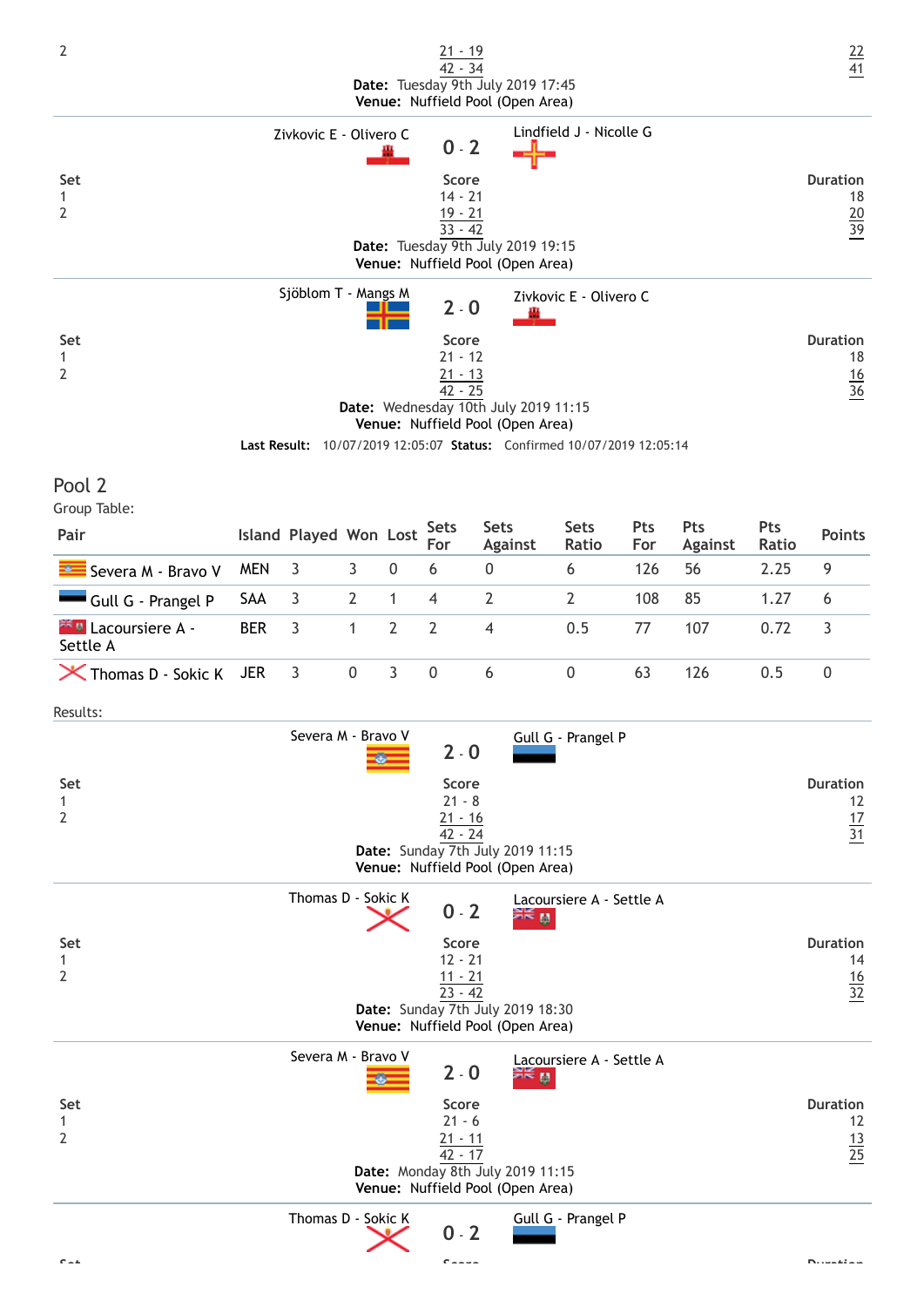| Set<br>$\mathbf{1}$<br>$\overline{2}$           |            |                               |                |      | pcore<br>$15 - 21$<br>$10 - 21$<br>$25 - 42$               | Date: Monday 8th July 2019 18:30<br>Venue: Nuffield Pool (Open Area)                                                                            |                         |                   |                       |                     | Duration<br>18<br>$\frac{16}{35}$        |
|-------------------------------------------------|------------|-------------------------------|----------------|------|------------------------------------------------------------|-------------------------------------------------------------------------------------------------------------------------------------------------|-------------------------|-------------------|-----------------------|---------------------|------------------------------------------|
|                                                 |            | Lacoursiere A - Settle A      |                |      |                                                            |                                                                                                                                                 | Gull G - Prangel P      |                   |                       |                     |                                          |
| Set<br>$\mathbf{1}$<br>$\overline{2}$           |            |                               |                | ma ⊯ | $0 - 2$<br>Score<br>$9 - 21$<br>$9 - 21$<br>$18 - 42$      | Date: Tuesday 9th July 2019 11:15<br>Venue: Nuffield Pool (Open Area)                                                                           |                         |                   |                       |                     | <b>Duration</b><br>17<br>$\frac{15}{33}$ |
| Set<br>$\mathbf{1}$<br>$\overline{2}$           |            | Severa M - Bravo V            |                |      | $2 - 0$<br>Score<br>$21 - 9$<br>$21 - 6$<br>$42 - 15$      | Date: Tuesday 9th July 2019 18:30<br>Venue: Nuffield Pool (Open Area)<br>Last Result: 10/07/2019 12:05:07 Status: Confirmed 10/07/2019 12:05:14 | Thomas D - Sokic K      |                   |                       |                     | <b>Duration</b><br>14<br>$\frac{11}{25}$ |
| Pool 3<br>Group Table:                          |            |                               |                |      |                                                            |                                                                                                                                                 |                         |                   |                       |                     |                                          |
| Pair                                            |            | <b>Island Played Won Lost</b> |                |      | <b>Sets</b><br>For                                         | <b>Sets</b><br><b>Against</b>                                                                                                                   | <b>Sets</b><br>Ratio    | <b>Pts</b><br>For | Pts<br><b>Against</b> | <b>Pts</b><br>Ratio | <b>Points</b>                            |
| <b>** 8</b> Wolfenden J -<br>Gandolfi S         | CAY        | 3                             | 3              | 0    | 6                                                          | 0                                                                                                                                               | 6                       | 130               | 80                    | 1.63                | 9                                        |
| Uddin S - Wahlén S<br>薄                         | <b>GOT</b> | 3                             | $\overline{2}$ | 1    | 4                                                          | $\overline{2}$                                                                                                                                  | $\overline{2}$          | 126               | 90                    | 1.4                 | 6                                        |
| Andersen A -<br><b>Hestnes T</b>                | <b>HIT</b> | 3                             | 1              | 2    | $\overline{2}$                                             | $\overline{4}$                                                                                                                                  | 0.5                     | 87                | 100                   | 0.87                | 3                                        |
| $\frac{1}{\sqrt{2}}$ Lindqvist A -<br>Carlson J | <b>ALA</b> | 3                             | 0              | 3    | 0                                                          | 6                                                                                                                                               | 0                       | 53                | 126                   | 0.42                | $\boldsymbol{0}$                         |
| Results:                                        |            |                               |                |      |                                                            |                                                                                                                                                 |                         |                   |                       |                     |                                          |
| Set<br>1<br>$\overline{2}$                      |            | Uddin S - Wahlén S            |                | 壽    | $2 - 0$<br>Score<br>$21 - 11$<br>$\frac{21 - 12}{42 - 23}$ | Date: Sunday 7th July 2019 12:00<br>Venue: Nuffield Pool (Open Area)                                                                            | Andersen A - Hestnes T  |                   |                       |                     | <b>Duration</b><br>14<br>$\frac{16}{31}$ |
| Set<br>$\mathbf{1}$<br>$\overline{2}$           |            | Wolfenden J - Gandolfi S      |                | ₩,   | $2 - 0$<br>Score<br>$21 - 7$<br>$21 - 9$<br>$42 - 16$      | Date: Sunday 7th July 2019 17:45<br>Venue: Nuffield Pool (Open Area)                                                                            | Lindqvist A - Carlson J |                   |                       |                     | <b>Duration</b><br>15<br>$\frac{16}{31}$ |
| Set<br>$\mathbf{1}$<br>$\overline{2}$           |            | Uddin S - Wahlén S            |                | 意    | $2 - 0$<br>Score<br>$21 - 10$<br>$21 - 11$<br>$42 - 21$    | Date: Monday 8th July 2019 12:00<br>Venue: Nuffield Pool (Open Area)                                                                            | Lindqvist A - Carlson J |                   |                       |                     | <b>Duration</b><br>10<br>$\frac{11}{21}$ |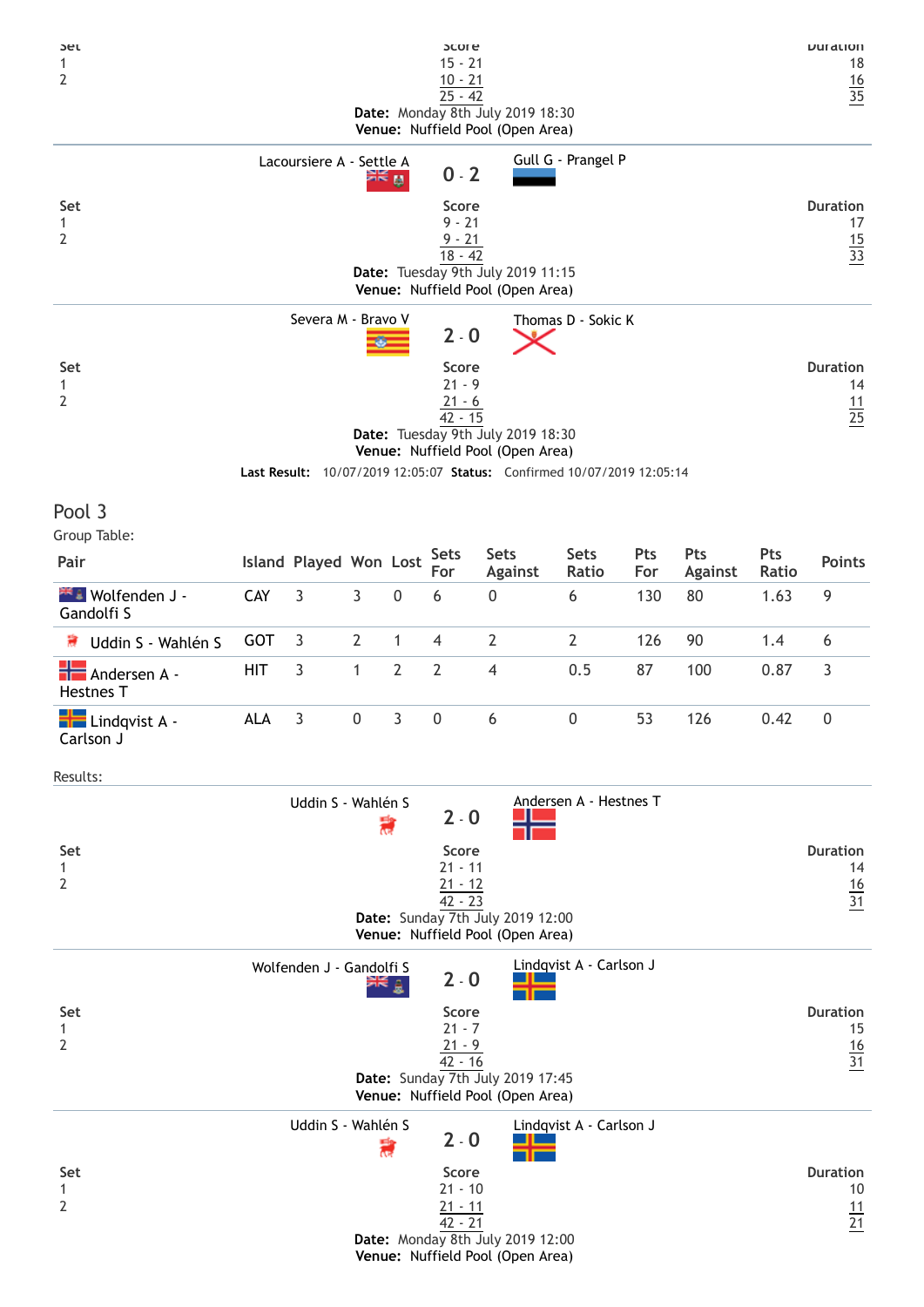| Set<br>$\mathbf{1}$<br>$\overline{2}$        |            | Wolfenden J - Gandolfi S      |                |                | $2 - 0$<br>Score<br>$21 - 9$<br>$21 - 13$<br>$42 - 22$               | Date: Monday 8th July 2019 17:00<br>Venue: Nuffield Pool (Open Area)                                                                                      | Andersen A - Hestnes T   |            |                       |              | <b>Duration</b><br>17<br>$\frac{15}{33}$       |
|----------------------------------------------|------------|-------------------------------|----------------|----------------|----------------------------------------------------------------------|-----------------------------------------------------------------------------------------------------------------------------------------------------------|--------------------------|------------|-----------------------|--------------|------------------------------------------------|
| Set<br>1<br>$\overline{2}$                   |            | Lindqvist A - Carlson J       |                |                | $0 - 2$<br>Score<br>$15 - 21$<br>$1 - 21$<br>$16 - 42$               | Date: Tuesday 9th July 2019 12:00<br>Venue: Nuffield Pool (Open Area)                                                                                     | Andersen A - Hestnes T   |            |                       |              | <b>Duration</b><br>16<br>$\frac{18}{35}$       |
| Set<br>$\mathbf{1}$<br>$\overline{2}$        |            | Uddin S - Wahlén S            |                | 濤              | $0 - 2$<br>Score<br>$21 - 23$<br>$21 - 23$<br>$42 - 46$              | Ж<br>â<br>Date: Tuesday 9th July 2019 17:00<br>Venue: Nuffield Pool (Open Area)<br>Last Result: 10/07/2019 12:05:07 Status: Confirmed 10/07/2019 12:05:14 | Wolfenden J - Gandolfi S |            |                       |              | <b>Duration</b><br>23<br>$\frac{24}{49}$       |
| Pool 4<br>Group Table:                       |            |                               |                |                |                                                                      |                                                                                                                                                           |                          |            |                       |              |                                                |
| Pair                                         |            | <b>Island Played Won Lost</b> |                |                | <b>Sets</b><br>For                                                   | <b>Sets</b><br><b>Against</b>                                                                                                                             | <b>Sets</b><br>Ratio     | Pts<br>For | Pts<br><b>Against</b> | Pts<br>Ratio | <b>Points</b>                                  |
| Harrison M -<br>Powery I                     | CAY        | 3                             | $\mathbf{3}$   | $\mathbf 0$    | 6                                                                    | $\mathbf 0$                                                                                                                                               | 6                        | 126        | 70                    | 1.8          | 9                                              |
| $\mathsf{\times}$ Zablocka K -<br>Gawlicka I | <b>JER</b> | 3                             | $\overline{2}$ | $\mathbf{1}$   | 4                                                                    | $\overline{4}$                                                                                                                                            | $\mathbf{1}$             | 129        | 140                   | 0.92         | 6                                              |
| Labrador E - Calin<br>$\mathsf{C}$           | GIB        | 3                             | 1              | $\overline{2}$ | 3                                                                    | 4                                                                                                                                                         | 0.75                     | 119        | 119                   | 1            | 3                                              |
| <b>Example 1</b> Calhoun M - Rae E           | <b>BER</b> | 3                             | 0              | 3              | $\mathbf{1}$                                                         | 6                                                                                                                                                         | 0.17                     | 92         | 137                   | 0.67         | $\pmb{0}$                                      |
| Results:                                     |            |                               |                |                |                                                                      |                                                                                                                                                           |                          |            |                       |              |                                                |
| Set<br>1<br>$\overline{2}$                   |            | Harrison M - Powery I         |                |                | $2 - 0$<br>Score<br>$21 - 13$<br>$21 - 7$<br>$42 - 20$               | W ≫k<br>Date: Sunday 7th July 2019 10:30<br>Venue: Nuffield Pool (Open Area)                                                                              | Calhoun M - Rae E        |            |                       |              | <b>Duration</b><br>16<br>$\frac{14}{32}$       |
| Set<br>1<br>2<br>3                           |            | Zablocka K - Gawlicka I       |                |                | $2 - 1$<br>Score<br>$21 - 18$<br>$16 - 21$<br>$15 - 12$<br>$52 - 51$ | Date: Sunday 7th July 2019 20:00<br>Venue: Nuffield Pool (Open Area)                                                                                      | Labrador E - Calin C     |            |                       |              | <b>Duration</b><br>19<br>22<br>$\frac{17}{60}$ |
|                                              |            | Zablocka K - Gawlicka I       |                |                | $2 - 1$                                                              | a⊯ <sup>m</sup>                                                                                                                                           | Calhoun M - Rae E        |            |                       |              |                                                |
| Set                                          |            |                               |                |                | Score                                                                |                                                                                                                                                           |                          |            |                       |              | <b>Duration</b>                                |

1 1  $17 - 21$  19

 $\hat{\mathcal{L}}$